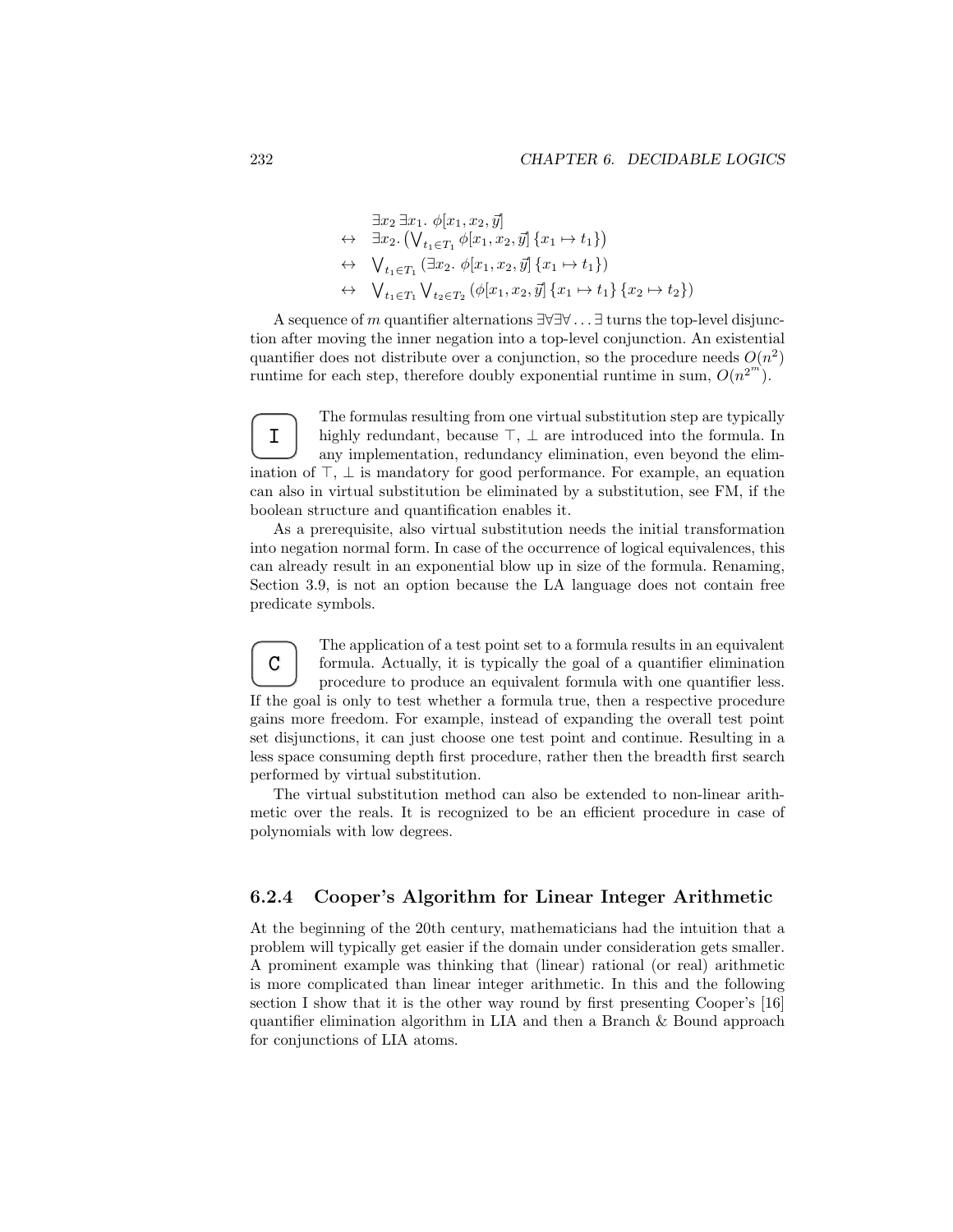## 6.2. LINEAR ARITHMETIC 233

The first obvious difference between LRA and LIA is the restriction of the domain and coefficients to the integers. A first consequence of the integer domain is that strict and non-strict inequations can be easily exchanged, e.g.,  $t \leq c$  iff  $t \leq c+1$ . Now, following the development of the FM procedure from Section 6.2.1, I consider a conjunction of inequations with atoms over  $\{<,>\}.$ Then the first FM step isolates some variable  $x$ , i.e., transforms all inequations containing x into  $x \circ_i t_i$  where  $t_i$  does not contain x and  $\circ_i \in \{ \leq, \geq \}$ . However, in LIA this is not possible. For example, an inequation  $5x - 2y > 5$  can only be equivalently transformed into  $x > \frac{2}{5}y + 1$  if x is to be isolated. But this inequation contains rational coefficients. Therefore, the isolation of  $x$  has to be done in two steps. Firstly, isolating  $x$  keeping the positive integer coefficients of x resulting in inequations  $c_i x \circ_i t_i$  where  $c_i \in \mathbb{N}$ . Negative coefficients of x can be removed by multiplication of the inequation with −1. Now in order to combine the inequations and eliminate  $x$ , the  $c_i$  have to be all equal, i.e., the respective inequations have to be multiplied by some integer constant such that they have the form  $dx \circ_i t'_i$  where d is the least common multiple (lcm) of all  $c_i$ . Following the FM idea, solvability of the  $dx < t'_{i}$ ,  $dx > s'_{j}$  is equivalent to solvability of the  $s'_j < t'_i$ . This is not the case for LIA, in general. A hint is already contained in the proof of Lemma 6.2.4, where the respective value for  $x$  in case is satisfiability of the  $s'_j < t'_i$  is computed by  $\frac{1}{2}(\min(\cup_i \{t'_i\}) + \max(\cup_j \{s'_j\}))$  which is not necessarily an integer.

For example, consider the two inequations  $3x > 4$  and  $2x < 3$ . The lcm of 2, 3 is 6, so the tranformed equations are  $6x > 8$  and  $6x < 9$  resulting after elimination of x in  $8 < 9$  which is obviously true. In LRA the solution for 6x is then  $\frac{8+9}{2} = \frac{17}{2}$ , i.e., a solution for x is  $\frac{17}{12}$ , following the proof of Lemma 6.2.4. In fact, this is a solution to the initial inequations. However, it is not an integer solution. The two initial inequations do not have in integer solution because  $x = 2$  satisfies the first but not the second, for  $x = 1$  it is the other way round, and also for all other integers either the first or second inequation is true. Something is missing. For the example, the condition is missing that between 8 and 9 there is an integer that is divisible by 6. This can be expressed by a divisibility constraints  $c | t$  expressing that the positive integer c divides t. Then the conjunction  $6x > 8 \land 6x < 9$  is replaced with the LIA equivalent conjunction  $x > 8 \land x < 9 \land 6 | x$ . This conjunction has a solution if there is a value for x strictly greater 8 and smaller than 9 that is dividable by 6. This can be expressed by the finite disjunction

$$
\bigvee_{i=1}^{i\leq 6} (8+i > 8 \ \wedge \ 8+i < 9 \ \wedge \ 6 \, | \, 8+i)
$$

where the first atom  $8 + i > 8$  is obsolete, because it is true by construction. All of these six disjuncts are false in LIA, hence the initial inequations don't have a solution.

Definition 6.2.6 (LIA Syntax). The syntax of LIA is

$$
\Sigma_{\text{LIA}} = (\{\text{LIA}\}, \{0, 1, +, -\} \cup \mathbb{Z}, \{\leq, <, |, \#, >, \geq\})
$$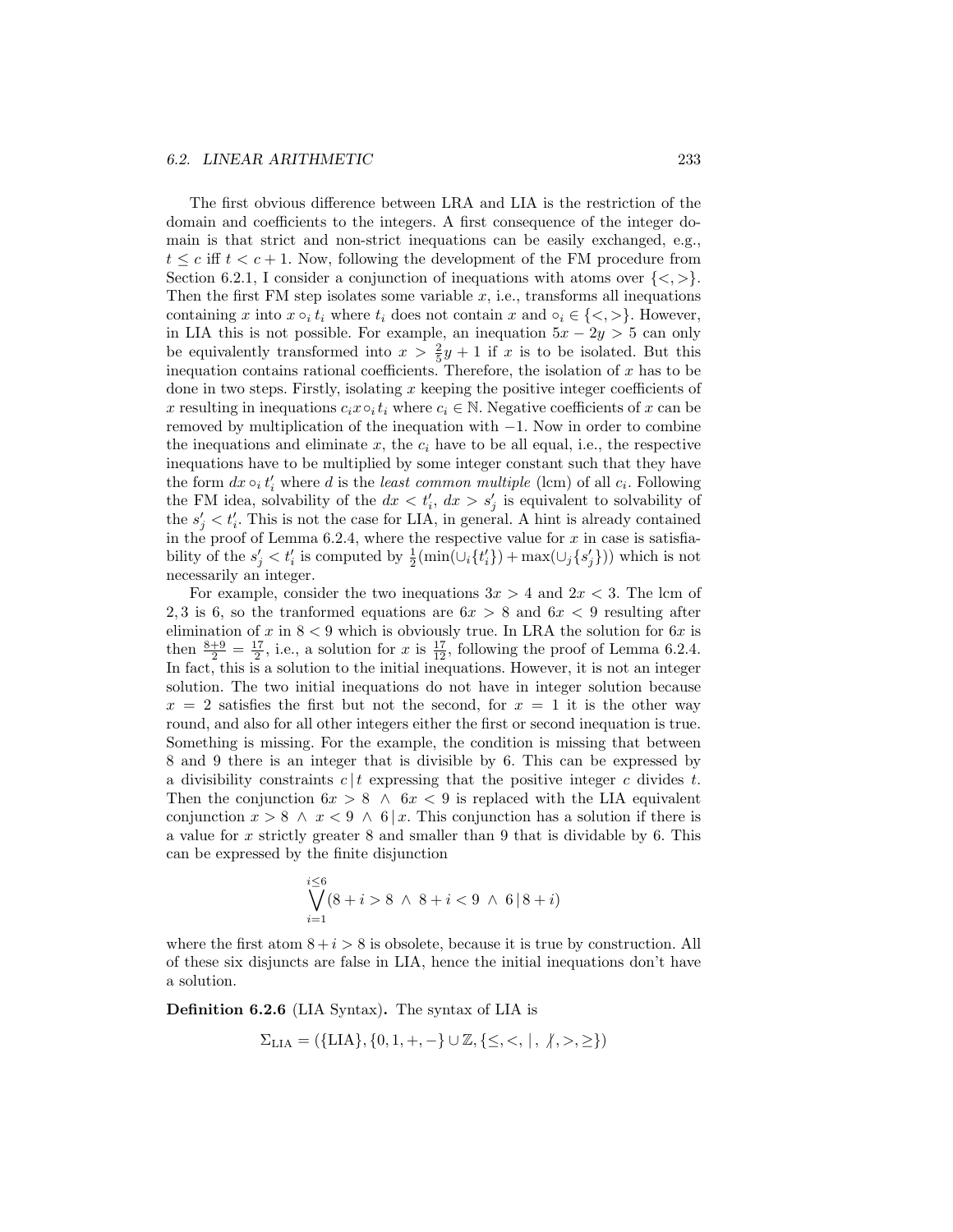where  $-$  is unitary and all other symbols have the usual arities. The bar  $|$  is the devisability operator between a positive integer constant  $d$  and a term  $t$ , i.e., it generates atoms of the form  $d | t$ .

**Definition 6.2.7** (Linear Integer Arithmetic Standard Semantics). The  $\Sigma_{\text{LIA}}$ algebra  $A_{\text{LIA}}$  is defined by  $LA^{A_{\text{LIA}}} = \mathbb{Z}$  and all other signature symbols are assigned the standard interpretations over the integers.

In particular,  $a \mid b$  for  $a, b \in \mathbb{Z}, a > 0$  if there is some  $c \in \mathbb{Z}$  such that  $a * c = b$ . Obviously, the difference between the respective syntax, Definition 6.2.1, and semantics, Definition 6.2.2, of rational integer arithmetic is the restriction to integer coefficients and to the integer domain plus the additional divisibility operator.

Cooper [15] showed that given two strict inequations  $x < t$  and  $x > s$ , and a divisibility constraint  $d | x$  the variable x can be eliminated in the above described way.

$$
\exists x.(x < t \land x > s \land d \mid x) \quad \text{iff} \quad \bigvee_{i=1}^{i \le d} (s + i < t \land d \mid s + i)
$$

This needs to be further generalized to cope with  $\beta$ , multiple inequations, and divisibility constraints for some variable  $x$ . The actual procedure is then similar to virtual substitution, Section 6.2.3. Note that virtual substitution was invented after Cooper's algorithm for variable elimination over the integers.

Let  $\exists x.\phi$  be a formula of LIA, where  $\phi$  is in negation normal form,  $\phi$  does not contain any quantifiers nor negation symbols, and the LIA relations occurring in  $\phi$  are  $\{\langle \cdot, \cdot \rangle, \cdot \}$ . Any LIA formula can be effectively transformed into this form, see the discussion above and Section 6.2.1, and the rule ElimNeg. Furthermore, for all inequations  $cscot$  and divisibility atoms  $a \circ 'bx + s, \circ \in \{ \langle , \rangle \}$ ,  $\circ' \in \{ | , \lambda \}$ , I assume  $c = 1$ ,  $b = 1$ . If c is negative for some inequation it is multiplied by  $-1$  and then transformed into its strict form. If b is negative, for divisibility atoms it is sufficient to multiply the right hand side by  $-1$ . If there are atoms  $c_i x \circ_i t_i$ ,  $a_j \circ'_j b_j x + s_j$ , in  $\phi$  with  $c_i > 1$  or  $b_j > 1$  for some i, j, then the lcm d of the  $c_i$ ,  $b_j$  is computed, the atoms are first replaced by  $dx \circ_i \frac{d}{c_i} t_i$ ,  $a_j \circ'_j dx + \frac{d}{b_j} s_j$ , respectively, and finally they are replaced by  $x \circ_i \frac{d}{c_i} t_i$ ,  $a_j \circ'_j x + \frac{d}{b_j} s_j$ , respectively, and the divisibility constraint  $d | x$  is added conjunctively to  $\phi$ .

Similar to the arguments for composing the virtual substitution test points, solutions for  $\exists x.\phi$  can be considered from  $-\infty$  to  $\infty$  or the other way round. I explain the former, the latter is then a standard exercise. Let  $x < t_i, x > s_j$ ,  $a_k | x + r_k, b_h | / x + l_h$  be all atoms in  $\phi$  containing x where the  $t_i, s_j, r_k, l_h$ do not contain x. Let  $p_1, \ldots, p_n$  be the positions of the atoms  $x < t_i$  in  $\phi$  and  $q_1, \ldots, q_o$  be the positions of the atoms  $x > s_j$  in  $\phi$ . Let d be the lcm of the  $a_k$ ,  $b_h$ . Then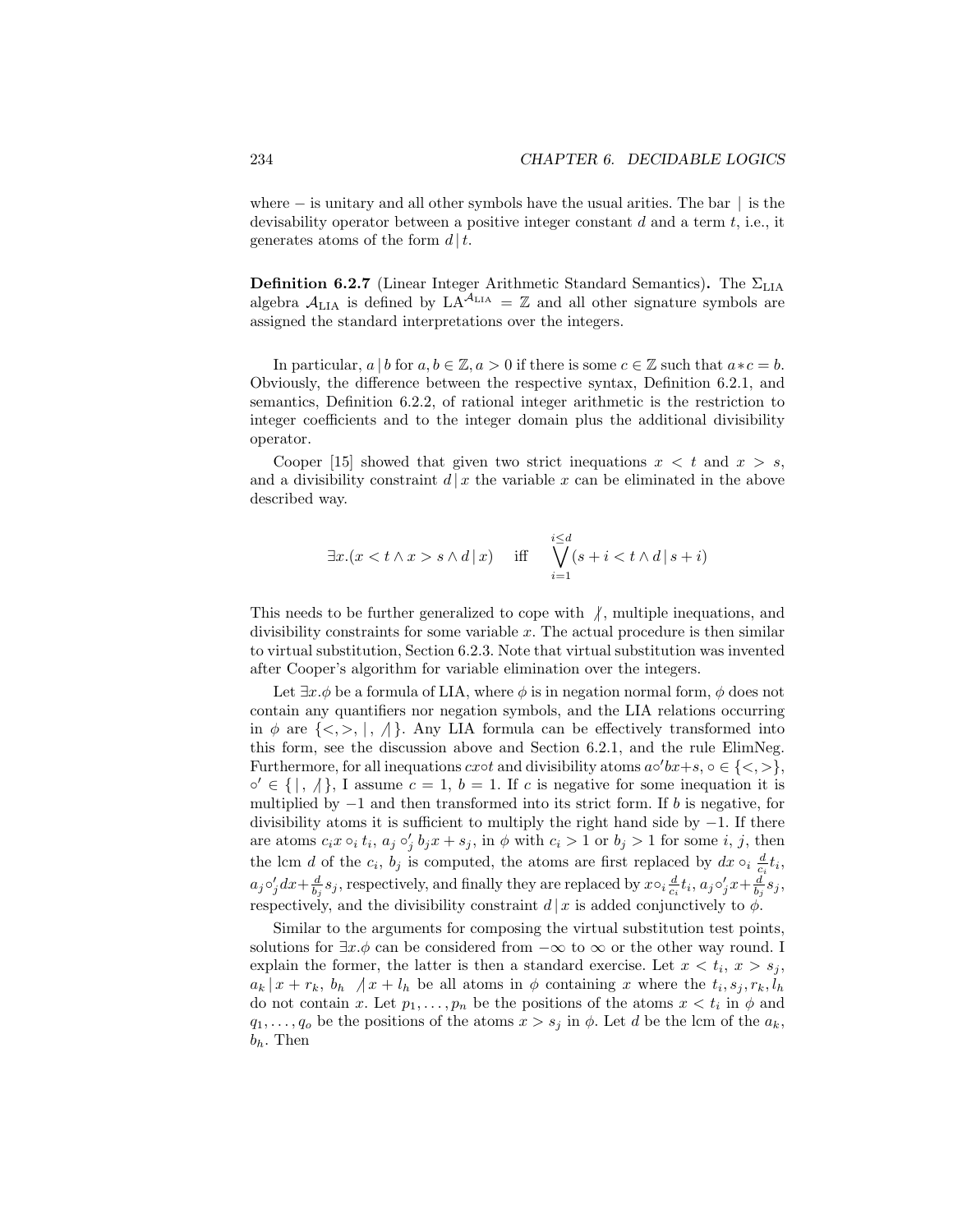$$
\mathcal{A}_{\text{LIA}}(\beta) \models \exists x. \phi
$$
  
iff  

$$
\mathcal{A}_{\text{LIA}}(\beta) \models \bigvee_{m=1}^{m \leq d} \phi[\top]_{p_1, \dots, p_n}[\bot]_{q_1, \dots, q_o} \{x \mapsto m\} \vee \bigvee_{m=1}^{m \leq d} \bigvee_{s_j} \phi\{x \mapsto s_j + m\}
$$

The first formula

$$
\bigvee_{m=1}^{m \leq d} \phi[\top]_{p_1,\ldots,p_n}[\bot]_{q_1,\ldots,q_o} \{x \mapsto m\}
$$

expresses the virtual substitution of  $-\infty$  for x. In this case all atoms  $x < t_i$  are true and all atoms  $x > s_j$  are false for a sufficiently small value of x. For the divisibility constraints it is sufficient to find a satisfying assignment between 1 and  $d$  as a representative for a sufficiently small value of  $x$ .

The second formula

$$
\bigvee_{m=1}^{m \leq d} \bigvee_{s_j} \phi\{x \mapsto s_j + m\}
$$

represents the elimination of x by considering all solutions of combinations  $s_i$  $t_i$  plus the requirement of the existence of a value for x that can be divided by d. This is implemented by substituting  $s_j + m$  for x for all lower bounds  $s_j$  and all values of m between 1 and d. Of course, all resulting atoms  $s_j + m > s_j$  are true for all  $j$ .

The worst-case complexity of Cooper's variable elimination procedure is immense. The lcm  $d$  computed for each eliminated variable  $x$  grows worst-case exponentially in the size of  $\phi$ . Thus also the formula after eliminating x is exponentially larger then  $\phi$ . The overall runtime is again non-elementary, similar to FM quantifier elimination. The formulas resulting from the test points  $-\infty$  and  $s_j + m$  contain a lot of redundancy that can be eliminated afterwards. However, even if the formula size can be drastically reduced through redundancy elimination, in each step the exponentially growing coefficients  $m$  remain.

Due to its inherent complexity, Cooper's elimination procedure is rarely used in practice. It mainly serves as a theoretical background for more practical procedures. The next section, Section 6.2.5, introduces a search procedure for conjunctions of LIA inequations where variables can be a priori singly exponentially bound.

There are two operations on divisibility atoms that can be used for simplification. Given two divisibility constraints  $c_1 | a_1x + t_1$  and  $c_2 | a_2x + t_2$  the variable  $x$  can be eliminated from one of the constraints by

$$
c_1 | a_1x + t_1 \wedge c_2 | a_2x + t_2
$$
  
iff  

$$
c_1c_2 | dx + t_1c_2p + t_2c_1q \wedge d | t_1a_2 - t_2a_1
$$